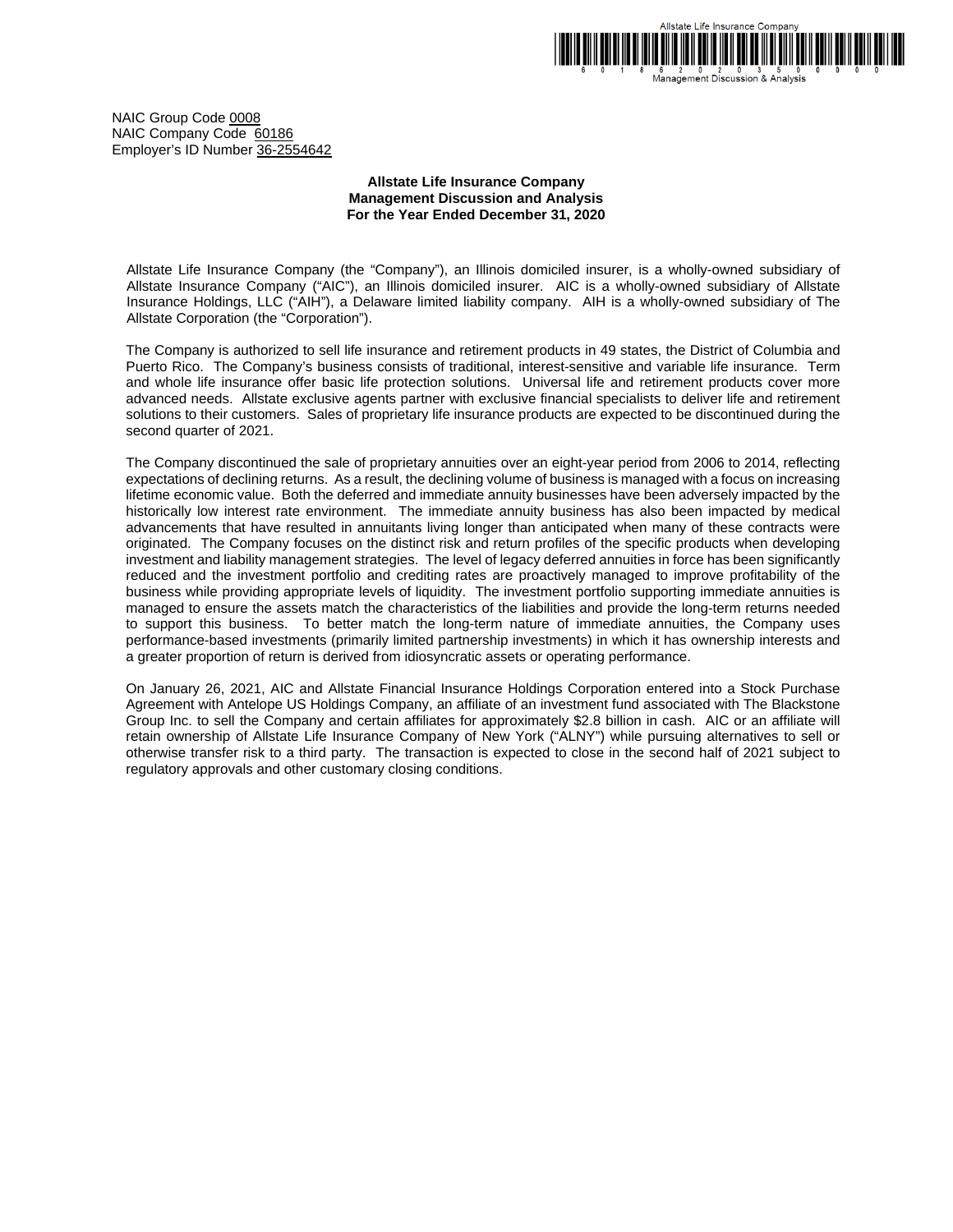# **FINANCIAL POSITION**

# **BALANCE SHEET**

| (in millions)                                                           |    | 2020      |   | 2019   |
|-------------------------------------------------------------------------|----|-----------|---|--------|
| Cash and invested assets                                                | S  | 27.024    | S | 26.634 |
| Premiums and considerations                                             |    | 196       |   | 213    |
| Other assets                                                            |    | 422       |   | 354    |
| From Separate Accounts, Segregated Accounts and Protected Cell Accounts |    | 3,201     |   | 2,965  |
| Total assets                                                            |    | 30,843    | S | 30,166 |
|                                                                         |    |           |   |        |
| Aggregate reserves for life contracts                                   | \$ | 19.153 \$ |   | 18.674 |
| Aggregate reserves for accident and health contracts                    |    | 77        |   | 82     |
| Liability for deposit-type contracts                                    |    | 1,738     |   | 1,880  |
| Contract claims and liabilities                                         |    | 191       |   | 121    |
| Asset valuation reserve                                                 |    | 973       |   | 1,008  |
| Funds held under coinsurance                                            |    | 805       |   | 776    |
| Other liabilities                                                       |    | 778       |   | 843    |
| From Separate Accounts Statement                                        |    | 3,201     |   | 2,965  |
| <b>Total liabilties</b>                                                 |    | 26.916    |   | 26.349 |
| Capital and surplus                                                     |    | 3,927     |   | 3,817  |
| Total liabilties and capital and surplus                                |    | 30,843    | S | 30,166 |

# **Cash and invested assets**

Total cash and invested assets increased \$390 million, or 1%, as of December 31, 2020 primarily due to an asset transfer of \$591 million from Allstate Assurance Company ("AAC"), an affiliate, due to the reinsurance agreement effective December 1, 2020 and cash from operations of \$114 million, partially offset by cash outlays on deposit-type contracts of \$239 million and decrease in cash liabilities of \$82 million mostly attributed to a decrease in securities lending. Explanations of significant items to follow.

## **Portfolio composition by investment strategy**

The following table presents the investment portfolio by strategy as of December 31:

|                                                 | 2020             |    |                       |     |        | 2019 |        |
|-------------------------------------------------|------------------|----|-----------------------|-----|--------|------|--------|
| (in millions)                                   | Market-<br>based |    | Performance-<br>based |     | Total  |      | Total  |
| Bonds                                           | \$<br>17,865 \$  |    | 24                    | \$. | 17,889 | \$.  | 16,628 |
| Preferred stocks                                | 12               |    | 14                    |     | 26     |      | 29     |
| Common stocks                                   | 1,319            |    | 67                    |     | 1,386  |      | 1,558  |
| Mortgage loans on real estate                   | 2,746            |    |                       |     | 2,746  |      | 3,197  |
| Real estate                                     |                  |    | 158                   |     | 158    |      | 169    |
| Cash and cash equivalents                       | 599              |    |                       |     | 599    |      | 454    |
| Short-term investments                          | 92               |    |                       |     | 92     |      | 439    |
| Contract Ioans                                  | 578              |    |                       |     | 578    |      | 556    |
| Other invested assets                           | 517              |    | 2.862                 |     | 3.379  |      | 3,489  |
| Derivatives                                     | 152              |    |                       |     | 153    |      | 103    |
| Securities lending reinvested collateral assets | 15               |    |                       |     | 15     |      |        |
| Other                                           | 3                |    |                       |     | 3      |      | 5      |
| Total                                           | \$<br>23,898     | \$ | 3,126                 | S   | 27,024 | S    | 26,634 |
| % of total                                      | 88%              |    | 12%                   |     |        |      |        |

The return on the investment portfolio is an important component of the Company's ability to offer good value to customers and earn an acceptable return on capital. The Company identifies a strategic asset allocation which considers both the nature of the liabilities and the risk and return characteristics of the various asset classes in which it invests. This allocation is informed by long-term market expectations, as well as other considerations such as risk appetite, portfolio diversification, duration, desired liquidity and capital. Within appropriate ranges relative to strategic allocations, tactical allocations are made in consideration of prevailing and potential future market conditions. The Company manages risks that involve uncertainty related to interest rates, credit spreads, equity returns and currency exchange rates.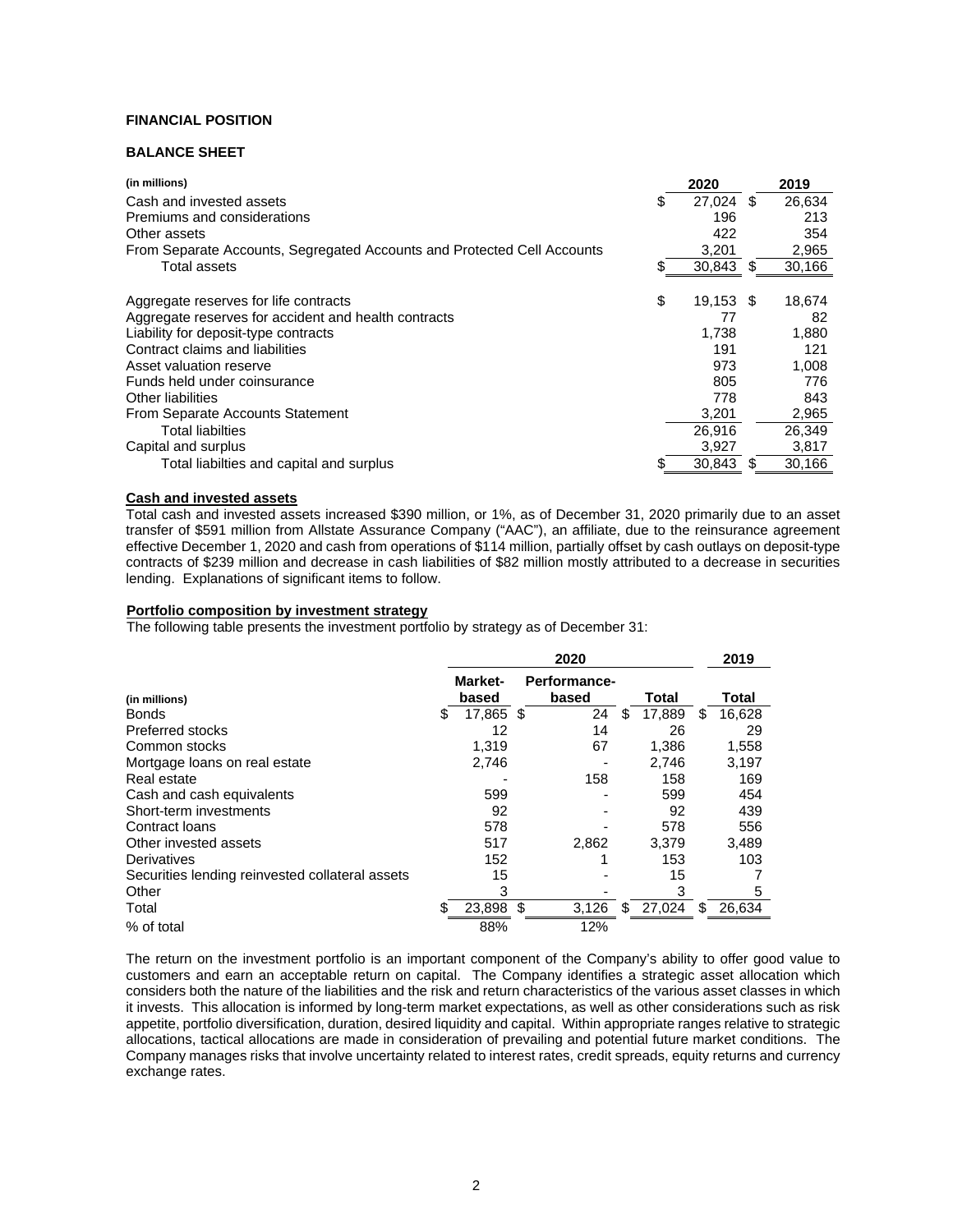The Company's portfolio is comprised of assets chosen to generate returns to support corresponding liabilities, within an asset-liability framework that targets an appropriate return on capital. For shorter-term annuity liability cash flows and life insurance liabilities, the Company invests primarily in bonds and commercial mortgage loans with maturity profiles aligned with liability cash flow requirements. For longer-term immediate annuity liability cash flows, the Company invests primarily in performance-based investments, such as limited partnerships, and equity securities.

The Company utilizes two primary strategies to manage risks and returns and to position the portfolio to take advantage of market opportunities while attempting to mitigate adverse effects. As strategies and market conditions evolve, the asset allocation may change or assets may be moved between strategies.

Market-based strategy includes investments primarily in corporate bonds and common stocks. Private fixed income assets, such as commercial mortgages, bank loans and privately placed debt that provide liquidity premiums are also included in this category. It seeks to deliver predictable earnings aligned to business needs and take advantage of short-term opportunities. As of December 31, 2020, 88% of the portfolio follows this strategy with 86% in bonds and commercial mortgage loans and 6% in common stocks.

Performance-based strategy seeks to deliver attractive risk-adjusted returns and supplement market risk with idiosyncratic risk. Returns are impacted by a variety of factors including general macroeconomic and public market conditions as public benchmarks are often used in the valuation of underlying investments. Variability in earnings will also result from the performance of the underlying assets or business and the timing of sales of these investments. Earnings from the sales of investments may be recorded as net investment income or realized capital gains and losses. The portfolio, which primarily includes private equity and real estate with a majority being limited partnerships, is diversified across a number of characteristics, including managers or partners, vintage years, strategies, geographies (including international) and industry sectors or property types. These investments are generally illiquid in nature, often require specialized expertise, typically involve a third party manager, and often enhance returns and income through transformation at the company or property level. A portion of these investments seek returns in markets or asset classes that are dislocated or special situations, primarily in private markets. As of December 31, 2020, 12% of the portfolio follows this strategy with 12% in other invested assets primarily invested in limited partnerships.

During 2020, strategic actions focused on optimizing portfolio yield, return and risk in the low interest rate environment. Invested assets and market-based income declined with reductions in contractholder funds. The Company continues to allocate performance-based investments and equity securities primarily to the longer-term immediate annuity liabilities to reduce the risk that investment returns are below levels required to meet their funding needs while shorter-term annuity liabilities will be invested in market-based investments.

The Company has a comprehensive portfolio monitoring process to identify and evaluate each security whose carrying value may be other than temporarily impaired. The portfolio monitoring process includes a quarterly review of all securities to identify instances where the fair value of a security compared to its amortized cost (for bonds) or cost (for stocks) is below established thresholds. The process also includes monitoring of other impairment indicators such as ratings, rating downgrades and payment defaults.

# **Bonds**

Bonds increased \$1.26 billion, or 8%, to \$17.89 billion as of December 31, 2020. The increase included \$409 million of bonds transferred from AAC to the Company due to the reinsurance agreement effective December 1, 2020. Excluding this one-time impact, bonds increased \$852 million primarily due to investment reallocation from mortgage loans and common stocks to bonds driven by the strategic actions to increase the maturity profile of long term bonds.

The bond portfolio consists of corporate bonds including publicly traded and privately placed securities, asset-backed securities ("ABS"), municipal bonds, U.S. government bonds, foreign government bonds and mortgage-backed securities ("MBS").

As of December 31, 2020, 84% of the consolidated bond portfolio was rated investment grade, which is defined as a security having an National Association of Insurance Commissioners ("NAIC") designation of 1 or 2, a rating of Aaa, Aa, A, or Baa from Moody's, a rating of AAA, AA, A or BBB from S&P Global Ratings, a comparable rating from another nationally recognized rating agency or a comparable internal rating if an externally provided rating is not available. There was no significant change in the bond portfolio quality distribution from the prior year.

Bonds with an NAIC designation of 1 through 5, including loan-backed and structured securities and excluding Securities Valuation Office-identified investments, are reported at amortized cost using the effective yield method. Bonds with an NAIC designation of 6 are reported at the lower of amortized cost or fair value, with the difference reflected in unassigned surplus as unrealized capital loss.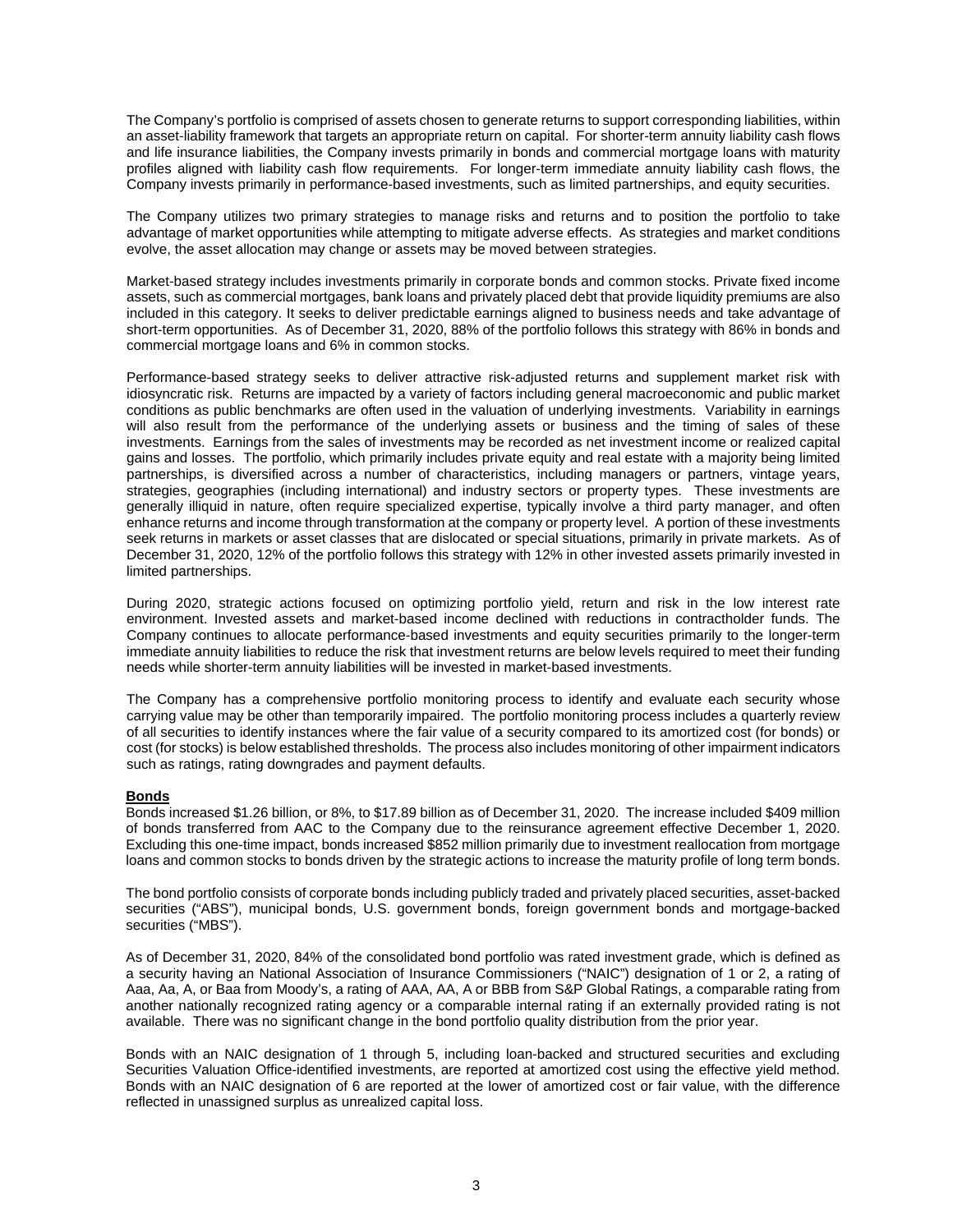Corporate bonds totaled \$14.60 billion and \$13.58 billion as of December 31, 2020 and 2019, respectively. The bond portfolio contained \$10.35 billion and \$9.29 billion of publicly traded corporate bonds as of December 31, 2020 and 2019, respectively. As of December 31, 2020, 90% of the publicly traded corporate bonds were rated investment grade. As of December 31, 2020, the portfolio also contained \$4.25 billion of privately placed corporate securities compared to \$4.29 billion as of December 31, 2019. Privately placed securities primarily consist of corporate issued senior debt securities that are directly negotiated with the borrower or are in unregistered form. Privately placed corporate obligations contain structural security features such as financial covenants and call protections that provide investors greater protection against credit deterioration, reinvestment risk or fluctuations in interest rates than those typically found in publicly registered debt securities. As of December 31, 2020, 63% of the privately placed securities were rated investment grade.

The bond portfolio also contained \$1.22 billion and \$1.20 billion of ABS as of December 31, 2020 and 2019, respectively. The ABS portfolio includes collateralized debt obligations and consumer and other ABS. Credit risk is managed by monitoring the performance of the underlying collateral. Many of the securities in the ABS portfolio have credit enhancement features such as overcollateralization, subordinated structures, reserve funds, guarantees and/or insurance. As of December 31, 2020, 79% of the ABS securities were rated investment grade.

Municipal bonds totaled \$1.21 billion as of December 31, 2020 compared to \$1.00 billion as of December 31, 2019. The municipal bond portfolio includes general obligations of state and local issuers and revenue bonds (including pre-refunded bonds, which are bonds for which an irrevocable trust has been established to fund the remaining payments of principal and interest). As of December 31, 2020, almost all of the municipal bonds were rated investment grade. The municipal bond portfolio as of December 31, 2020 consisted of 311 issues from 171 issuers. The largest exposure to a single issuer was 8% of the municipal bond portfolio.

U.S. government bonds totaled \$0.83 billion and \$0.73 billion as of December 31, 2020 and 2019, respectively. As of December 31, 2020, 100% of the U.S government bonds were rated investment grade.

Foreign government bonds totaled \$13 million as of December 31, 2020 compared to \$18 million as of December 31, 2019. As of December 31, 2020, 61% of the foreign government bonds were rated investment grade.

As of December 31, 2020 and 2019, \$11 million and \$113 million, respectively, of the bond portfolio were invested in MBS, which consisted of residential MBS ("RMBS") and commercial MBS ("CMBS"). The RMBS portfolio is subject to interest risk, but unlike other fixed income securities, is additionally subject to prepayment risk from the underlying residential mortgage loans. CMBS investments are traditional conduit transactions collateralized by commercial mortgage loans, broadly diversified across property types and geographical area. As of December 31, 2020, 100% of the MBS portfolio was rated investment grade.

The fair value of all bonds was \$19.59 billion and \$17.72 billion as of December 31, 2020 and 2019, respectively. Unrealized net capital gains on the bond portfolio, which are calculated as the difference between statement value and fair value, were \$1.70 billion and \$1.09 billion as of December 31, 2020 and 2019, respectively.

### **Common stocks**

Common stocks decreased \$173 million, or 11%, to \$1.39 billion as of December 31, 2020 primarily driven by the risk-reduction strategy to reduce equity exposure.

### **Mortgage loans on real estate**

Mortgage loans on real estate decreased \$451 million, or 14%, to \$2.75 billion as of December 31, 2020 primarily driven by the risk-reduction strategy to reduce real estate exposure. Mortgage loans are secured by first mortgages on developed commercial real estate. Geographical and property type diversification are key considerations used to manage exposure. Mortgage loans are evaluated for impairment on a specific loan basis through a quarterly credit monitoring process and review of key credit quality indicators. Mortgage loans are considered impaired when it is probable the Company will not collect the contractual principal and interest.

### **Other invested assets**

Other invested assets decreased \$110 million, or 3%, to \$3.38 billion as of December 31, 2020. Other invested assets primarily consist of limited partnerships which include investments in private equity funds, real estate funds and other funds.

## **Derivatives**

Derivatives increased \$50 million, or 49%, to \$153 million as of December 31, 2020 primarily due to an increase in the value of purchased options used to hedge the equity indexed annuity universal life product driven by the increase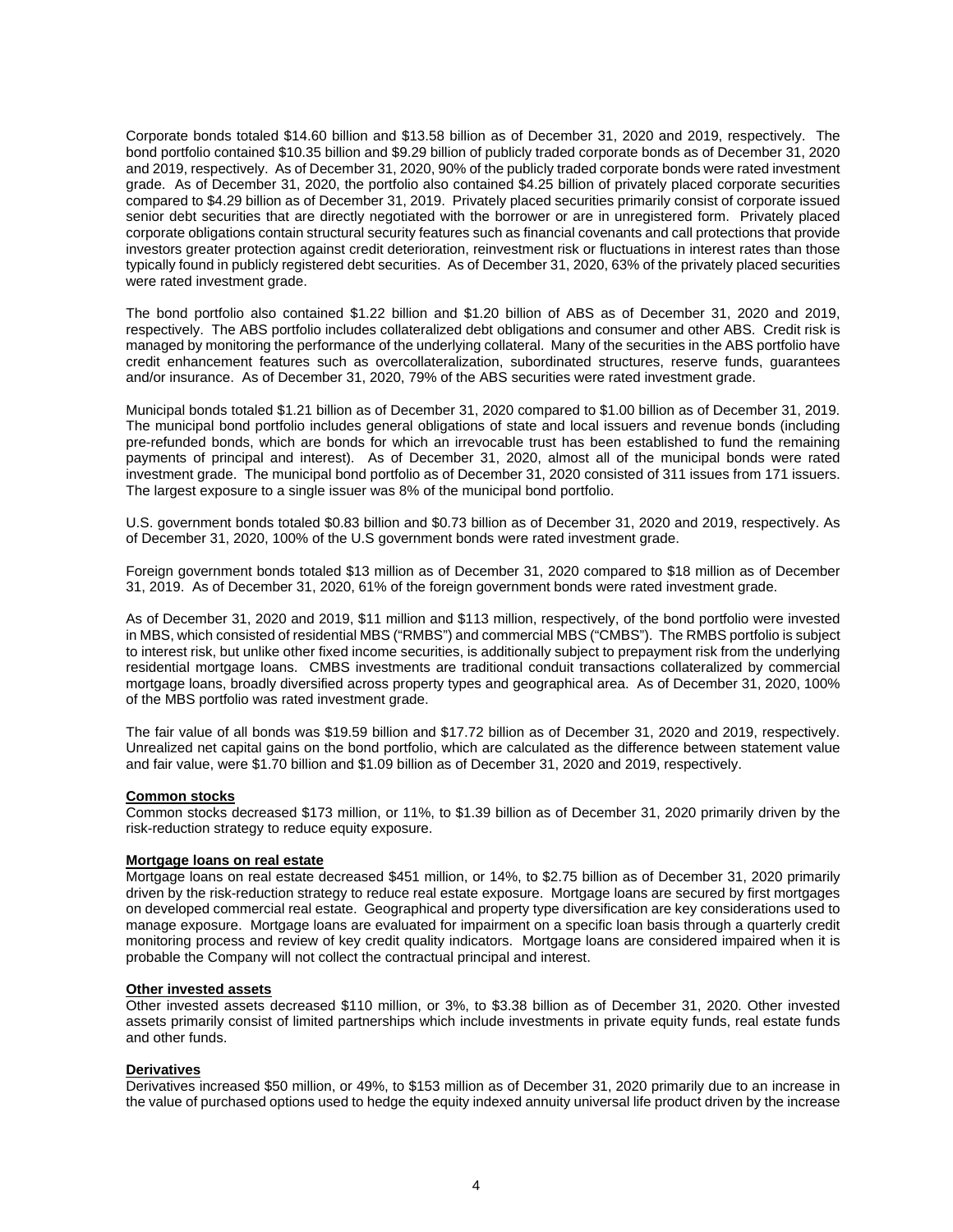in S&P 500 index.

# **Off-balance sheet financial instruments**

The contractual amounts of off-balance-sheet financial instruments as of December 31 were as follows:

| (in millions)                                                                                                                                   |     | 2020 | 2019 |  |
|-------------------------------------------------------------------------------------------------------------------------------------------------|-----|------|------|--|
| Commitments to invest in limited partnership interests                                                                                          | \$. | 819  | 930  |  |
| Other loan commitments                                                                                                                          |     | 14   | 39   |  |
| Commitments to invest in real estate <sup>(1)</sup>                                                                                             |     |      | 5    |  |
| Private placement commitments                                                                                                                   |     |      |      |  |
| $\mathcal{A}$ is the set of $\mathcal{A}$ and $\mathcal{A}$ is the set of $\mathcal{A}$ is the set of $\mathcal{A}$ is the set of $\mathcal{A}$ |     |      |      |  |

(1) Beginning December 31, 2020, commitments to invest in real estate are included within commitments to invest in limited partnership interests.

Commitments to invest in limited partnership interests represent agreements to acquire new or additional participation in certain limited partnership investments. The Company enters into these agreements in the normal course of business. Other loan commitments are agreements to lend to a borrower provided there is no violation of any condition established in the contract. The Company enters into these agreements to commit to future loan funding at predetermined interest rates. Commitments have either fixed or varying expiration dates or other termination clauses. Commitments to invest in real estate represent an agreement to provide additional capital for the development of real estate property. The Company enters into these agreements in the normal course of business. Private placement commitments represent commitments to purchase private placement debt and private equity securities at a future date. The Company enters into these agreements in the normal course of business.

The contractual amounts represent the amount at risk if the contract was fully drawn upon, the counterparty defaults and the value of any underlying security becomes worthless. The Company does not require collateral or other security to support off-balance-sheet financial instruments with credit risk.

## **Non-investment-grade Investments**

The Company's investment policy allows it to purchase and hold below investment grade securities. The Company believes with quality research and underwriting, these securities complement its broader investment strategy and provide the appropriate level of return for the increased risk.

### **From Separate Accounts**

Separate Accounts assets increased \$236 million, or 8%, to \$3.20 billion as of December 31, 2020. The increase was primarily due to positive investment results. Substantially all of the products are closed to new business and only additional deposits are accepted on existing contracts.

### **Aggregate reserve for life contracts**

| (in millions)                                 | 2020         | 2019         |
|-----------------------------------------------|--------------|--------------|
| Structured settlements                        | \$<br>5,795  | \$<br>5,546  |
| Interest sensitive life ("ISL")               | 6,539        | 5,998        |
| <b>Fixed annuities</b>                        | 3,097        | 3,331        |
| Indexed annuities                             | 848          | 886          |
| <b>Traditional life</b>                       | 798          | 771          |
| Indexed life                                  | 610          | 479          |
| Annuity buyouts                               | 564          | 610          |
| Payout annuities                              | 396          | 437          |
| Modified guaranteed annuity ("MGA") contracts | 210          | 271          |
| Single premium immediate annuities            | 210          | 257          |
| Other                                         | 86           | 88           |
| Total                                         | \$<br>19.153 | \$<br>18.674 |

Aggregate reserves for life contracts increased \$479 million to \$19.15 billion as of December 31, 2020 and were primarily attributed to the increases in reserves of \$541 million for ISL, \$249 million for structured settlements and \$131 million for indexed life, partially offset by the decreases in reserves of \$234 million for fixed annuities, \$61 million for MGA contracts, \$47 million for single premium immediate annuities, \$46 million for annuity buyout and \$41 million for payout annuities. The increase in reserves for ISL was primarily driven by an increase of \$340 million reserves assumed from AAC in addition to the AXXX reserve growth. The increase in reserves for structured settlements was primarily due to an increase in asset adequacy reserves. The increase in indexed life was mostly driven by account value growth. The decrease in reserves for fixed annuities and MGA contracts was primarily driven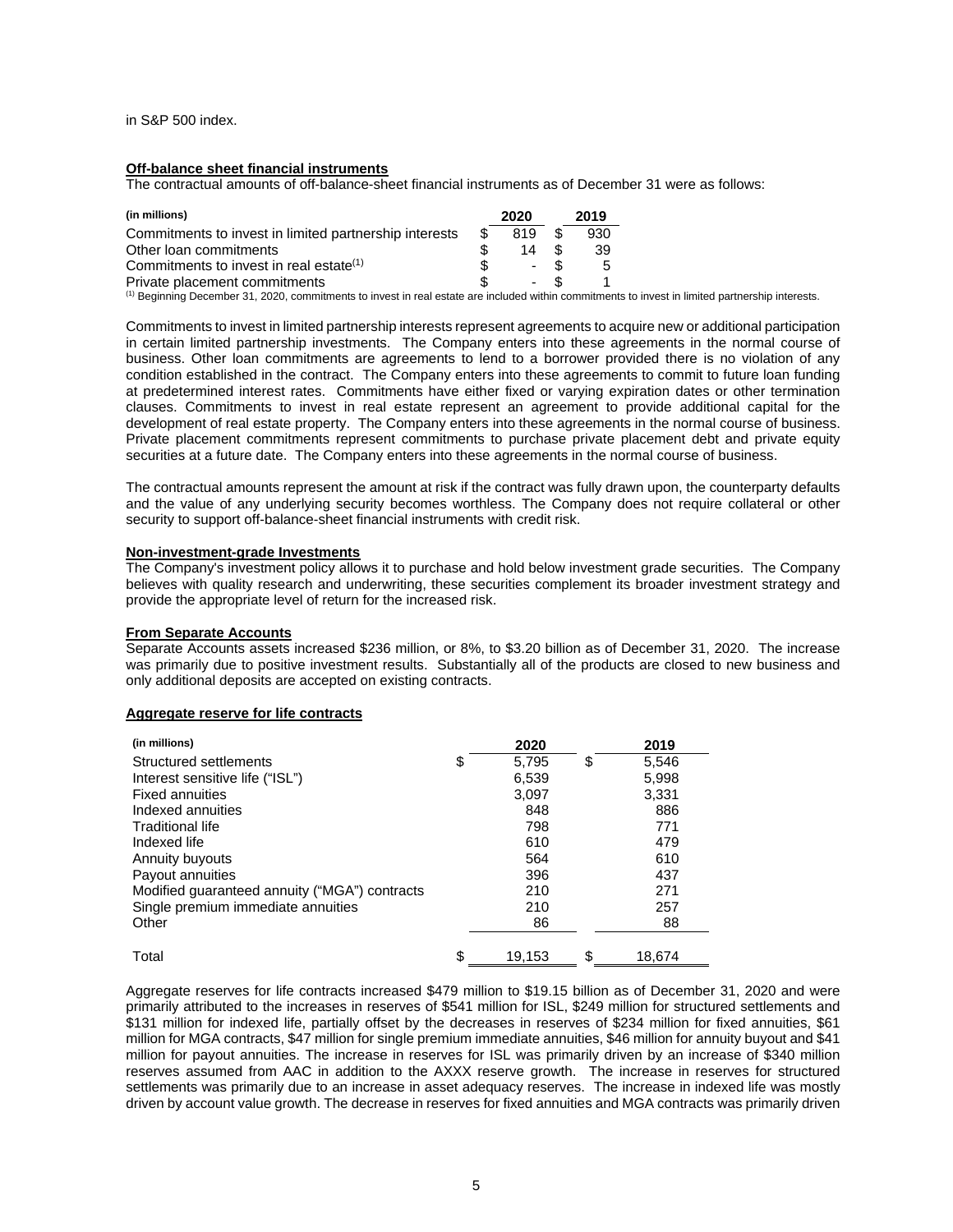by a decrease in account value as the blocks are in run-off. The decrease in reserves for annuity buyouts and payout annuities was primarily due to continued run-off for these closed blocks of business.

## **Liability for deposit-type contracts**

Liability for deposit-type contracts decreased \$142 million, or 8%, to \$1.74 billion as of December 31, 2020 primarily due to run-off of structured settlements and the single premium immediate annuities.

## **Asset valuation reserve**

Asset valuation reserve ("AVR") decreased \$35 million, or 3%, to \$973 million as of December 31, 2020 primarily driven by lower valuations and sales of other invested assets with underlying characteristics of common stocks and decrease in AVR on common stock due to the decision to reduce the equity exposure at year end.

# **Other liabilities**

Other liabilities decreased \$65 million, or 8%, to \$778 million as of December 31, 2020 primarily due to \$110 million in payable for securities lending, partially offset by \$50 million increase in derivatives liabilities. The decrease in payable for securities lending was primarily driven by the decision to reduce the securities lending program during the Novel Coronavirus Pandemic or COVID-19 ("Coronavirus"). The increase in derivatives liability was primarily due to a decrease in the value of written options used to hedge the equity indexed annuity universal life product.

## **Capital and surplus**

| (in millions)                                                    |    | 2020  |   | 2019  |
|------------------------------------------------------------------|----|-------|---|-------|
| Capital and surplus, December 31, prior year                     | S. | 3.817 | S | 3.471 |
| Net income                                                       |    | 57    |   | 487   |
| Change in net unrealized capital gains (losses)                  |    | (130) |   | 36    |
| Change in net unrealized foreign exchange capital gains (losses) |    | 25    |   | (16)  |
| Change in net deferred income tax                                |    | 75    |   | (21)  |
| Change in non-admitted assets                                    |    | 48    |   | 36    |
| Change in AVR                                                    |    | 35    |   | (101) |
| Dividends to stockholders                                        |    |       |   | (75)  |
| Capital and surplus, December 31, current year                   |    | 3.927 |   | 3.817 |

Capital and surplus increased \$110 million to \$3.93 billion as of December 31, 2020. The increase was due to the \$57 million in net income, \$75 million increase in net deferred income tax assets, \$48 million decrease in nonadmitted assets and \$35 million decrease in AVR, partially offset by a \$105 million increase in net unrealized capital losses. The increase in deferred taxes was due to change in life reserves and tax deferred acquisition costs. The decrease in non-admitted assets was primarily due to lower negative IMR as of December 31, 2020 compared to 2019 due to realized gains transferred into the reserve and IMR adjustment received from AAC due to the reinsurance agreement effective December 1, 2020. The increase in net unrealized capital losses was primarily due to lower valuations on limited partnership investments.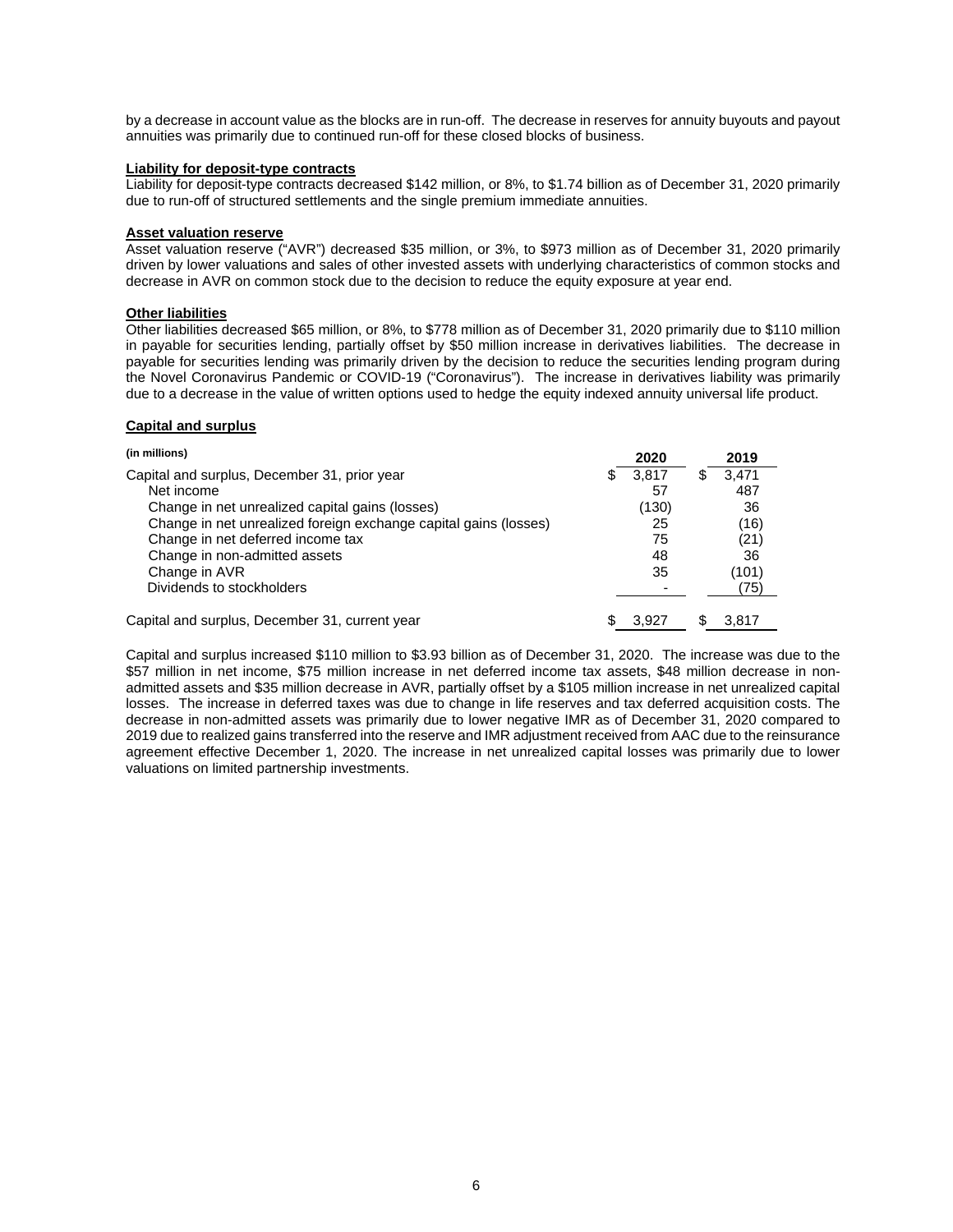# **RESULTS OF OPERATIONS**

| (in millions)                                                                               |   | 2020  | 2019      |
|---------------------------------------------------------------------------------------------|---|-------|-----------|
| Premiums and annuity considerations                                                         | S | 1,484 | \$<br>925 |
| Net investment income including interest maintenance reserve ("IMR") amortization           |   | 1,162 | 1,187     |
| Commissions and expense allowances on reinsurance ceded                                     |   | 101   | 97        |
| Reserve adjustments on reinsurance ceded                                                    |   | (370) | (413)     |
| Experience refund on reinsurance ceded                                                      |   | 168   | 127       |
| Other income                                                                                |   | 70    | 80        |
| Total revenue                                                                               |   | 2,615 | 2,003     |
| Provision for benefits                                                                      |   | 2,654 | 1,689     |
| Commissions and general insurance expenses, including insurance taxes, licenses<br>and fees |   | 315   | 303       |
| Net transfers to or (from) Separate Accounts                                                |   | (415) | (446)     |
| Funds withheld expense                                                                      |   | 33    | 31        |
| Total expense                                                                               |   | 2,587 | 1,577     |
| Net gain from operations before dividends to policyholders and before                       |   |       |           |
| federal income taxes                                                                        |   | 28    | 426       |
| Federal and foreign income taxes incurred (excluding tax on capital gains)                  |   |       |           |
| Net gain from operations after dividends to policyholders and                               |   |       |           |
| federal income taxes and before realized capital gains (losses)                             |   | 28    | 419       |
| Realized gains (losses), net of IMR and federal income taxes                                |   | 29    | 68        |
| Net income                                                                                  |   | 57    | 487       |

## **Net income**

The Company reported net income of \$57 million and \$487 million for 2020 and 2019, respectively. The \$430 million decrease in net income was primarily due to \$965 million increase in provision for benefits, \$39 million decrease in realized capital gains and \$31 million decrease in net transfers from Separate Accounts, partially offset by \$612 million increase in total revenue. The increase in total revenue was primarily due to \$559 million increase in premiums and annuity considerations, \$43 million decrease in reserve adjustments on reinsurance ceded and \$41 million increase in experience refund on reinsurance ceded, partially offset \$25 million decrease in net investment income including IMR amortization.

### **Premiums and annuity considerations**

Premiums and annuity considerations increased \$559 million compared to 2019. Current year premiums included \$608 million associated with the reinsurance agreement with AAC effective December 1, 2020. Excluding this onetime impact of the reinsurance transaction, the Company reported a \$49 million decrease in premiums compared to the prior year, as overall premiums are expected to decline as these blocks continue to run off.

## **Net investment income including IMR amortization**

Net investment income including IMR amortization decreased \$25 million, or 2%, primarily attributed to the decrease in income from bonds of \$42 million, derivative instruments of \$31 million, common stocks of \$22 million and shortterm investments of \$20 million, partially offset by an increase in income from other invested assets of \$74 million and IMR amortization of \$13 million. The overall decrease in net investment income was primarily due to lower average investment balances excluding the impact of \$591 million assets transferred from AAC due to the reinsurance transaction effective December 1, 2020. The increase in net investment income from other invested assets was primarily driven by the sale of underlying assets in two limited partnerships in 2020 where the undistributed earnings were recognized as net investment income upon liquidation.

### **Reserve adjustments on reinsurance ceded**

Reserve adjustments on reinsurance ceded related to a modified coinsurance reinsurance agreement decreased \$43 million to \$370 million in 2020. The decrease is expected to continue as it relates to the closed variable annuity contract.

# **Experience refund on reinsurance ceded**

Experience refund on reinsurance ceded increased \$41 million, or 30%, to \$168 million in 2020. Under the terms of the coinsurance agreement with ALIC Reinsurance Company ("ALIC Re), a wholly-owned subsidiary, an experience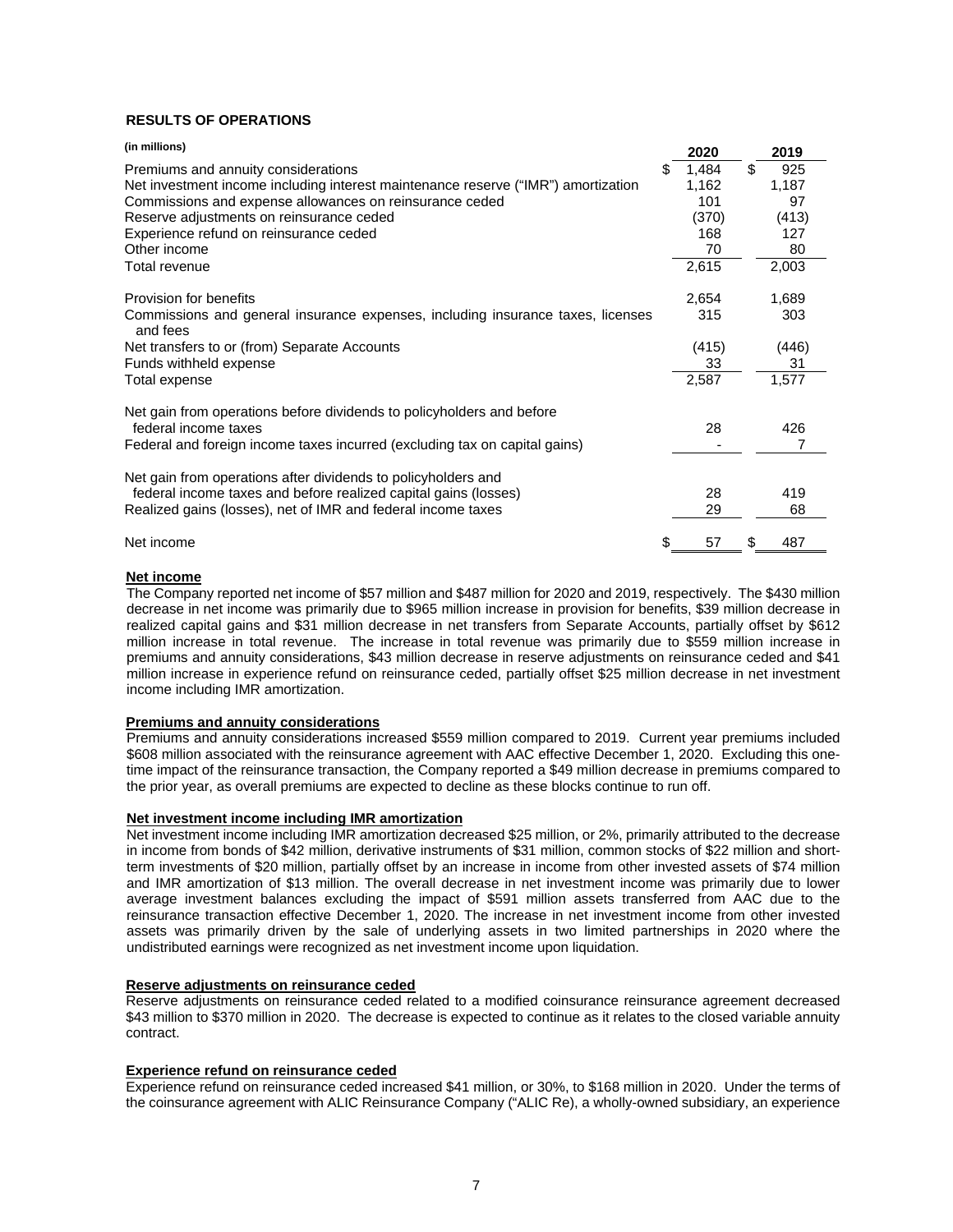refund account balance is calculated as of the last day of each calendar year in accordance with a specific formula defined in the agreement and is payable to the Company provided that certain financial benchmarks are attained. The increase was due to favorable mortality and a smaller than expected increase in the funds held under coinsurance balance in 2020, primarily driven by favorable mortality and expense assumption updates, which lowered the Actuarial Guideline XLVIII reserves. Current year income included a \$8 million true-up for 2019.

## **Provision for benefits**

Provision for benefits increased \$965 million, or 57%, compared to 2019 primarily due to a \$1.02 billion unfavorable change in reserves. Current year change in reserves included \$570 million associated with the reinsurance agreement with AAC effective December 1, 2020. Excluding this one-time impact of the reinsurance transaction with AAC, the Company recorded a \$452 million unfavorable change in reserves compared to the prior year, primarily attributed to structured settlements driven by a \$300 million increase in asset adequacy reserves. Fixed annuities reserves and MGA reserves increased \$92 million and \$76 million, respectively, mostly due to an increase in account value and an increase in the reserves calculated according to Title 50 of the Illinois Administrative Code, Part 1410 over formula reserves.

# **Realized gains net of IMR and federal income taxes**

The Company recorded realized gains net of IMR and federal income taxes of \$29 million and \$68 million in 2020 and 2019, respectively. The decrease in net realized capital gains was primarily attributed to other invested assets, which had realized capital loss of \$23 million in 2020 compared to realized capital gains of \$18 million in 2019.

# **CASH FLOW AND LIQUIDITY**

The following table summarizes cash flow.

| (in millions)                                                   | 2020  | 2019  |
|-----------------------------------------------------------------|-------|-------|
| Net cash from operations                                        | 114   | (10)  |
| Net cash from investments                                       |       | 650   |
| Net cash from financing and miscellaneous sources               | (321) | (359) |
| Net change in cash, cash equivalents and short-term investments | (202) | 281   |

The principal sources of cash from operations were net investment income, premiums, net transfers from Separate Accounts and miscellaneous income. The principal uses were the payment of benefits, commissions and operating expenses and federal income taxes. Net cash from operations increased \$124 million in 2020 compared to 2019 primarily due to the lower benefits and loss related payments.

Cash flows from investments were driven by sales proceeds in excess of new investment purchases. The net cash from investments was primarily attributed to bonds, stocks, other invested assets and mortgage loans. The maturity structure of the Company's bonds, which represent 66% of the Company's total investments, is managed to meet the anticipated cash flow requirements of the underlying liabilities. A portion of the diversified product portfolio, primarily fixed deferred annuities and universal life insurance policies, is subject to discretionary surrender and withdrawal by customers.

The negative cash flows from financing and miscellaneous sources was primarily due to a decline in net deposits on deposit-type contracts.

Liquidity for life insurance companies is measured by the ability to pay contractual benefits and operating expenses, and fund investment commitments. Annuity reserves, including liability for deposit-type contracts, as of December 31, 2020, excluding Separate Accounts, consisted of \$12.53 billion, or 59%, of total reserves in force. Of the total annuity reserves, including liability for deposit-type contracts, \$9.23 billion, or 66%, are not subject to discretionary withdrawal. The Company maintains a strong liquidity position and is well positioned to meet its policyholders' obligations.

## **Financial strength ratings and outlook**

In June 2020, A.M. Best affirmed the insurance financial strength rating of A+. Subsequent to the announcement of the pending sale of the Company in January 2021, A.M. Best affirmed the insurance financial strength rating of A+ and placed the rating under review with negative implications. In January 2021, subsequent to the announcement of the pending sale of the Company, Moody's downgraded the insurance financial strength rating to A3 from A2 and placed the rating under review for potential further downgrade. Effective June 25, 2020, a rating from S&P was no longer requested, which was rated A+ with a stable outlook at the time of withdrawal.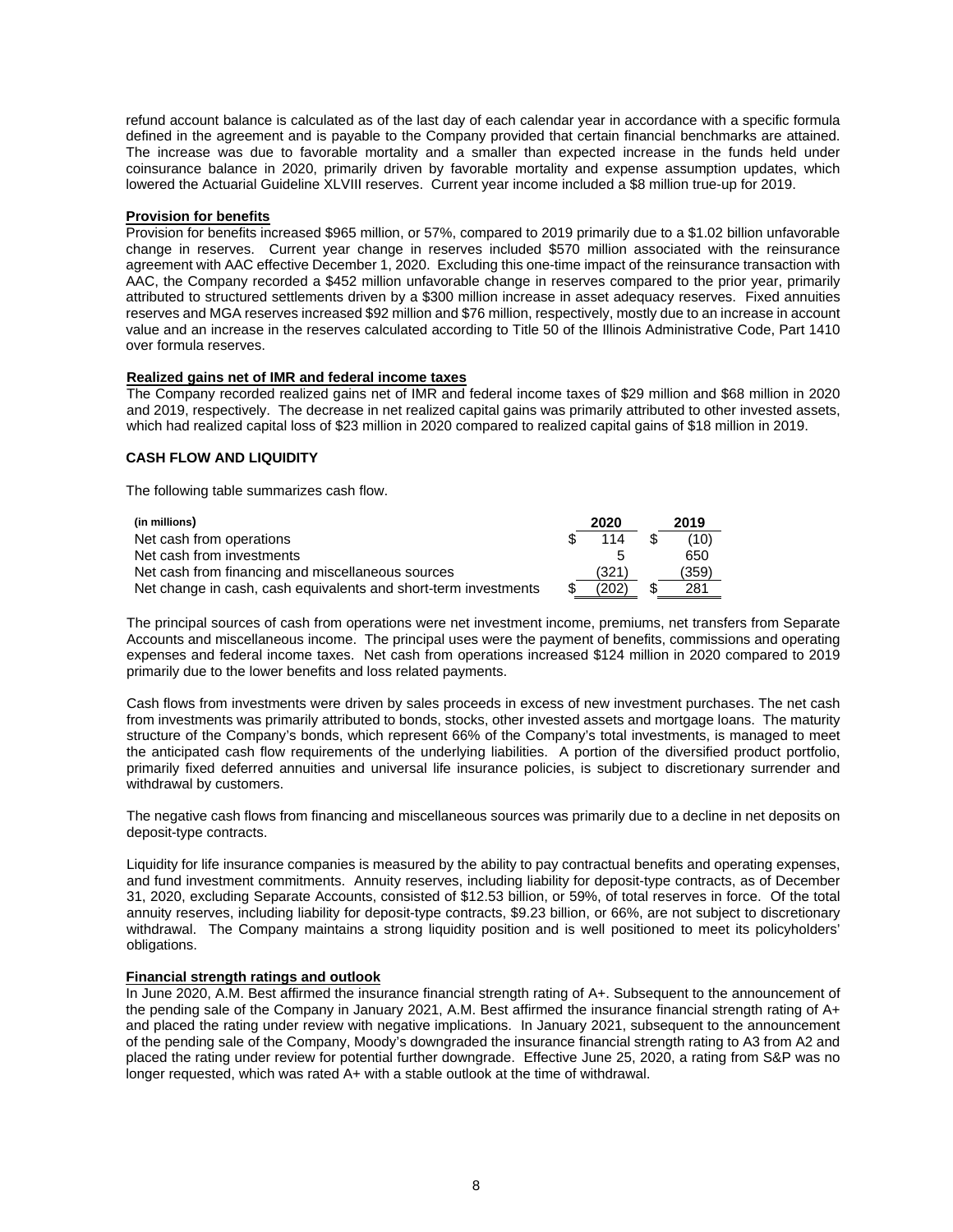# **Dividend restriction**

The ability of the Company to pay dividends is generally dependent on business conditions, income, cash requirements, receipt of dividends and other relevant factors. More specifically, the Illinois Insurance Code ("Code") provides a two-step process. First, no dividend may be declared or paid except from earned (unassigned) surplus, as distinguished from contributed surplus, nor when the payment of a dividend reduces surplus below the minimum amount required by the Code. Secondly, a determination of the ordinary versus extraordinary dividends that can be paid is formula based and considers net income and capital and surplus, as well as the timing and amounts of dividends paid in the preceding twelve months as specified by the Code. Ordinary dividends to shareholders do not require prior approval of the Illinois Department of Insurance ("IL DOI"). Dividends are not cumulative. As of December 31, 2020, the maximum ordinary dividend that can be declared and paid in 2021 by the Company is limited to \$393 million, less dividends paid during the preceding twelve months measured at that point in time. The payment of a dividend in excess of this amount requires 30 days advance written notice to the IL DOI. The dividend is deemed approved, unless the IL DOI disapproves it within the 30-day notice period. Additionally, any dividend must be paid out of unassigned surplus excluding unrealized appreciation from investments, which for the Company totaled \$864 million as of December 31, 2020, and cannot result in capital and surplus being less than the minimum amount required by law.

# **Risk-based capital**

The NAIC has a uniform capital adequacy standard, referred to as risk-based capital ("RBC"), that serves as one of the solvency monitoring regulatory tools to measure and assess the amount of capital that is appropriate for an insurance company to support its overall business operations in consideration of its size and risk profile. The standard utilizes a formula to calculate a company's minimum capital requirement ("company action level RBC") based on the insurance, business, asset, interest rate, health credit and market risk associated with its business. There is no regulatory action required if a company maintains the total adjusted capital level greater than the company action level RBC. A RBC model law does, however, mandate four levels of regulatory action based on a company's degree of capital impairment. As of December 31, 2020, the Company's total adjusted capital that was significantly above the company action level RBC.

# **Insurance Regulatory Information System ("IRIS") ratios**

The NAIC has also developed a set of financial relationships or tests known as IRIS to assist state regulators in monitoring the financial condition of insurance companies that require special attention or action. The NAIC analyzes financial data provided by insurance companies using prescribed ratios, each with defined usual range. Additional regulatory scrutiny may occur if a company's ratio results fall outside the usual range for four or more of the twelve ratios. As of December 31, 2020, the Company had three ratios that were outside of the usual range.

# **Reinsurance**

The Company's reinsurance ceded on life insurance in force decreased \$19.94 billion to \$205.31 billion as of December 31, 2020 compared to \$225.25 billion as of December 31, 2019. Of the \$205.31 billion life insurance in force ceded as of December 31, 2020, \$149.51 billion were ceded to ALIC Re, while the rest was ceded to unaffiliated reinsurers. Of the \$225.25 billion life insurance in force ceded as of December 31, 2019, \$158.19 billion and \$4.40 billion were ceded to ALIC Re and AAC, respectively, while the rest was ceded to unaffiliated reinsurers. The business ceded to ALIC Re was pursuant to the Amended and Restated Reinsurance Agreement entered into by the Company and ALIC Re effective January 1, 2017. The business ceded to AAC was pursuant to the reinsurance agreement entered into by the Company and AAC effective April 1, 2015. Pursuant to a recapture and termination agreement dated December 1, 2020, the Company recaptured 100% of the universal life insurance policies ceded to AAC and terminated the original reinsurance agreement effective April 1, 2015. AAC transferred assets of \$401 million, which equal the policy liabilities plus an adjustment for IMR of \$25 million, to the Company in connection with the Recapture and Termination Agreement. Effective December 1, 2020, the Company and AAC entered into a reinsurance agreement whereby AAC transferred assets of \$184 million to the Company and ceded on a 100% coinsurance basis corresponding term life and universal life general account policy liabilities plus an adjustment for IMR of \$12 million. Under the terms of the agreement, \$25 million of variable life separate account liabilities were also assumed from AAC on a modified coinsurance basis. The Company enters into reinsurance agreements with unaffiliated reinsurers to limit aggregate and single exposure to losses on large risks, while retaining primary liability as a direct insurer for all risks ceded to reinsurers.

As of December 31, 2020 and 2019, 52% and 65%, respectively, of the Company's face amount of life insurance in force was reinsured. The Company also cedes substantially all risk associated with variable annuity contracts to non-affiliates.

The credit worthiness of external reinsurers is continuously monitored. As of December 31, 2020, 43% and 16% of ceded premiums under uncollateralized external reinsurance treaties were ceded to companies that currently have